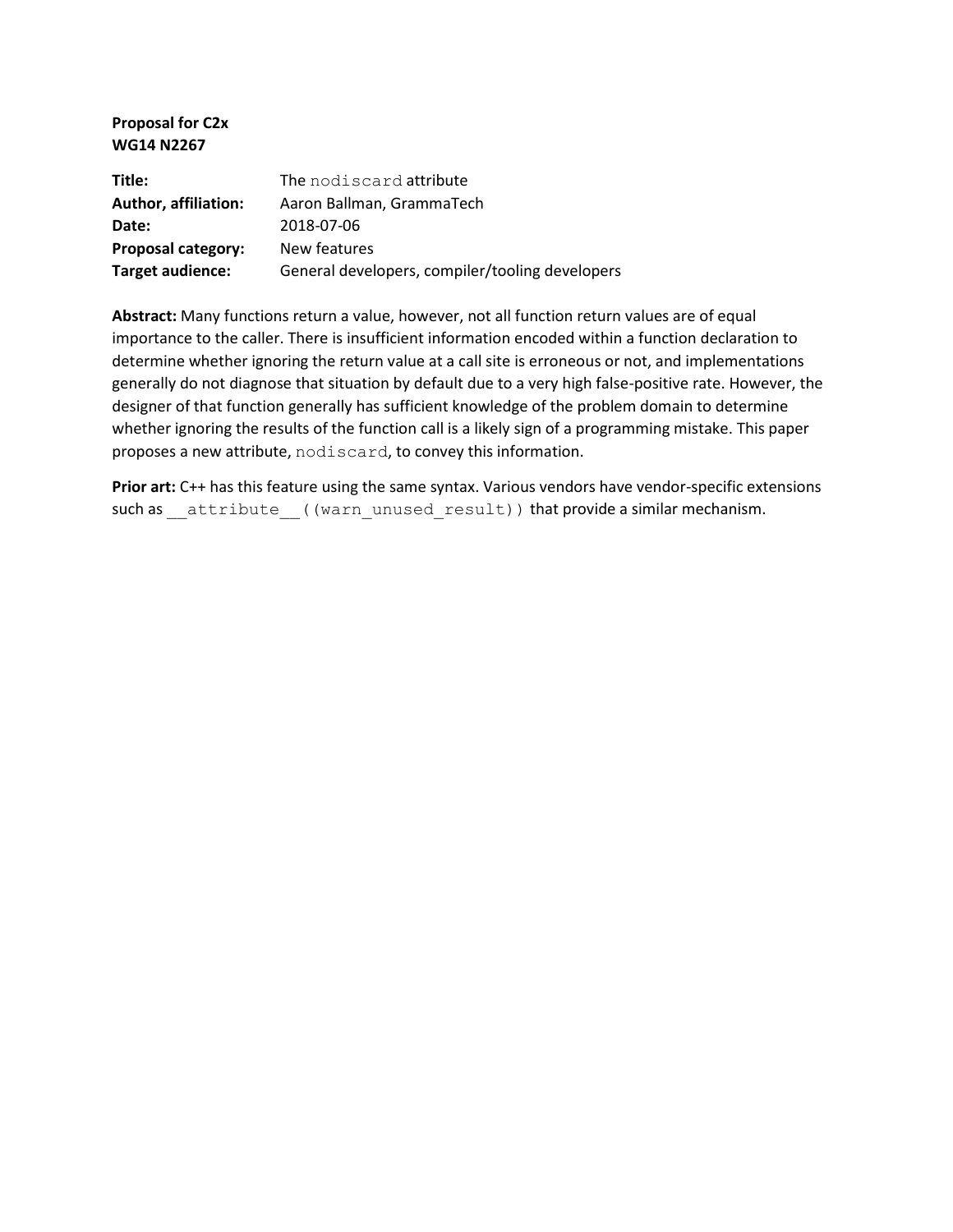# The nodiscard attribute

Reply-to: Aaron Ballman (aaron@aaronballman.com; aballman@grammatech.com) Document No: N2267 Revises Document No: N2215 Date: 2018-07-06

# Summary of Changes

N2267

- Changed a mention of "warning" to be "diagnostic" instead.
- Rearranged and renumbered paragraphs; the [Note] is now a Recommended Practice section.
- Clarified what happens on redeclaration.
- Clarified that this is intended as a syntactic diagnostic rather than one requiring control flow analysis.

#### N2215

- Added the appropriate cover page.
- Rebased on top of N2165, the latest attributes syntax proposal

## N2051

• Original proposal.

# Introduction

Many functions return a value, however, not all function return values are of equal importance to the caller. Instead, function return values tend to fall into one of three high-level categories: crucial (such as the value returned by a call to  $\text{mallow}(\cdot)$ , informative-and-sometimes-important (such as the value returned by a call to  $\text{sprintf}($ ), or purely informative (such as the value returned by a call to  $print(f))$ . A crucial return value is one which likely represents a programming error if it is ignored by the caller. There is insufficient information encoded within a function declaration to determine whether ignoring the return value at a call site is erroneous or not, and implementations generally do not diagnose that situation by default due to a very high false-positive rate. However, the designer of that function generally has sufficient knowledge of the problem domain to determine whether ignoring the results of the function call is a likely sign of a programming mistake.

## Rationale

The [[nodiscard]] attribute has extensive real-world use, being implemented by Clang and GCC as attribute ((warn unused result)), but was standardized under the name [[nodiscard]] by WG21. This proposal chose the identifier nodiscard because deviation from this name would create a needless incompatibility with C++.

The semantics of this attribute rely heavily on the notion of a use, the definition of which is left to implementation discretion. However, the non-normative guidance specified by WG21 is to encourage implementations to emit a warning diagnostic when a nodiscard function call is used in a potentiallyevalulated discarded-value expression unless it is an explicit cast to void. This means that an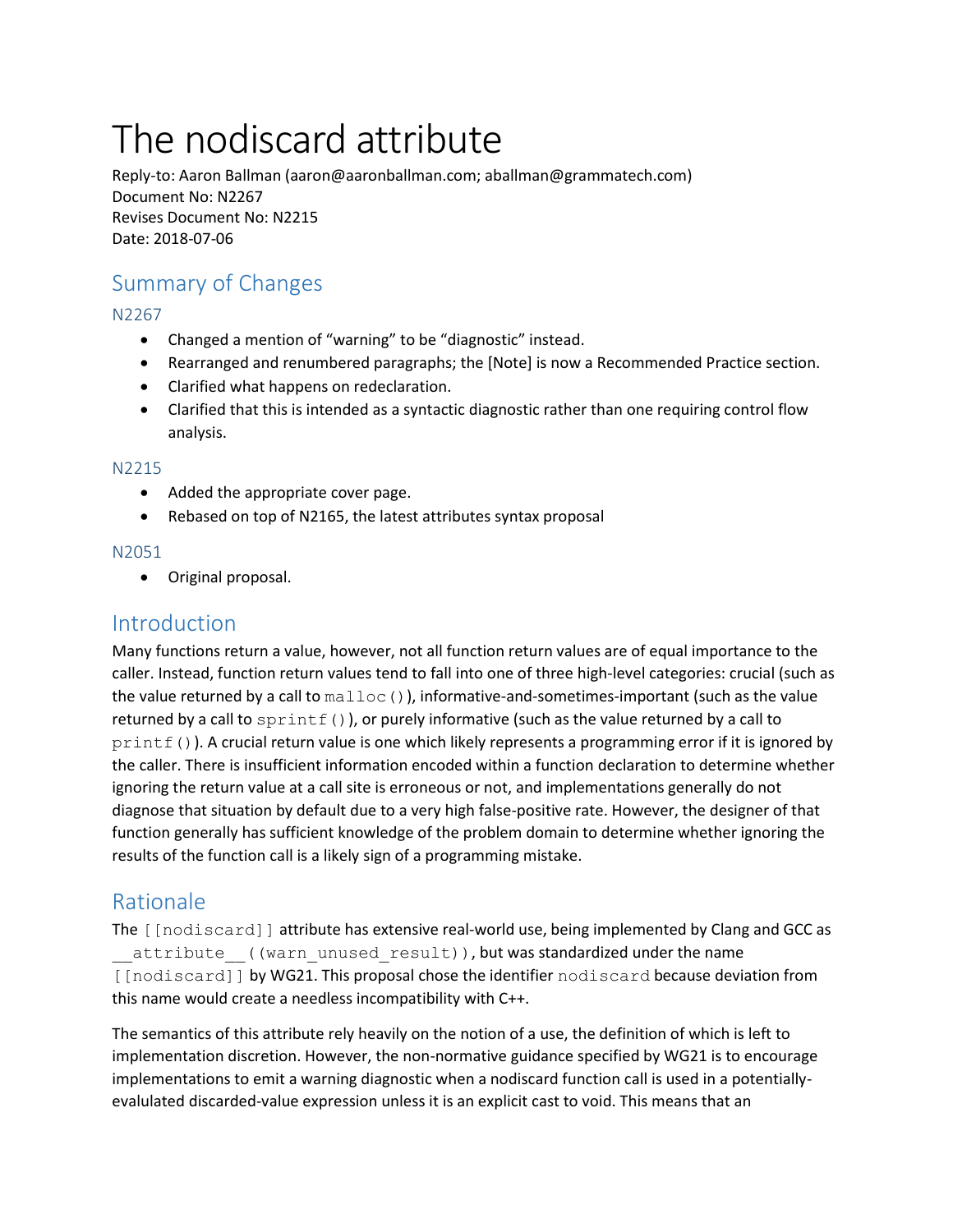implementation is not encouraged to perform dataflow analysis (like an initialized-but-unused local variable diagnostic would require). e.g.,

```
 #define IGNORE(X) ((void)X)
 [[nodiscard]] int foo(void);
 void func(void) {
  foo(); // Diagnose
   (void)foo(); // Do not diagnose
   IGNORE(foo()); // Do not diagnose
  Generic(foo(), default : 1); // Do not diagnose (foo()
                                  // is not evaluated).
 int i = foo();
  // Do not diagnose, even though i is never used.
 }
```
This proposal does not cover applying the [[nodiscard]] attribute to a typedef type because the WG21 attribute does not apply to such a type. However, this may be a reasonable, motivating use case for the attribute given the common design patterns using typedef in C. If WG14 determines that this attribute should appertain to typedefs as well, it would be reasonable to propose this addition to WG21 as well to avoid incompatibilities between the two languages.

## Proposal

This document proposes the [[nodiscard]] attribute as a way for an API designer to specify intent, allowing implementations to diagnose a function call expression that implicitly discards the result value when that result is crucial to correctly using the API.

The [[nodiscard]] attribute can be applied to the identifier in a function declarator to encourage implementations to diagnose ignoring the return value of a call to the function. As a motivating example, consider:

```
const size t kNeededSize = ...; // Always > 0
void func(void *ptr, size t size) {
   // If size is insufficient for our needs, resize the
   // given buffer to the larger size.
   if (size < kNeededSize) {
    realloc(ptr, kNeededSize); // (1)
    // (2) }
  int *i ptr = (int *)ptr;
  for (size t i = 0; i < (kSizeNeeded / sizeof(int)); ++i) {
   i ptr[i] += 12; // (3) }
 }
```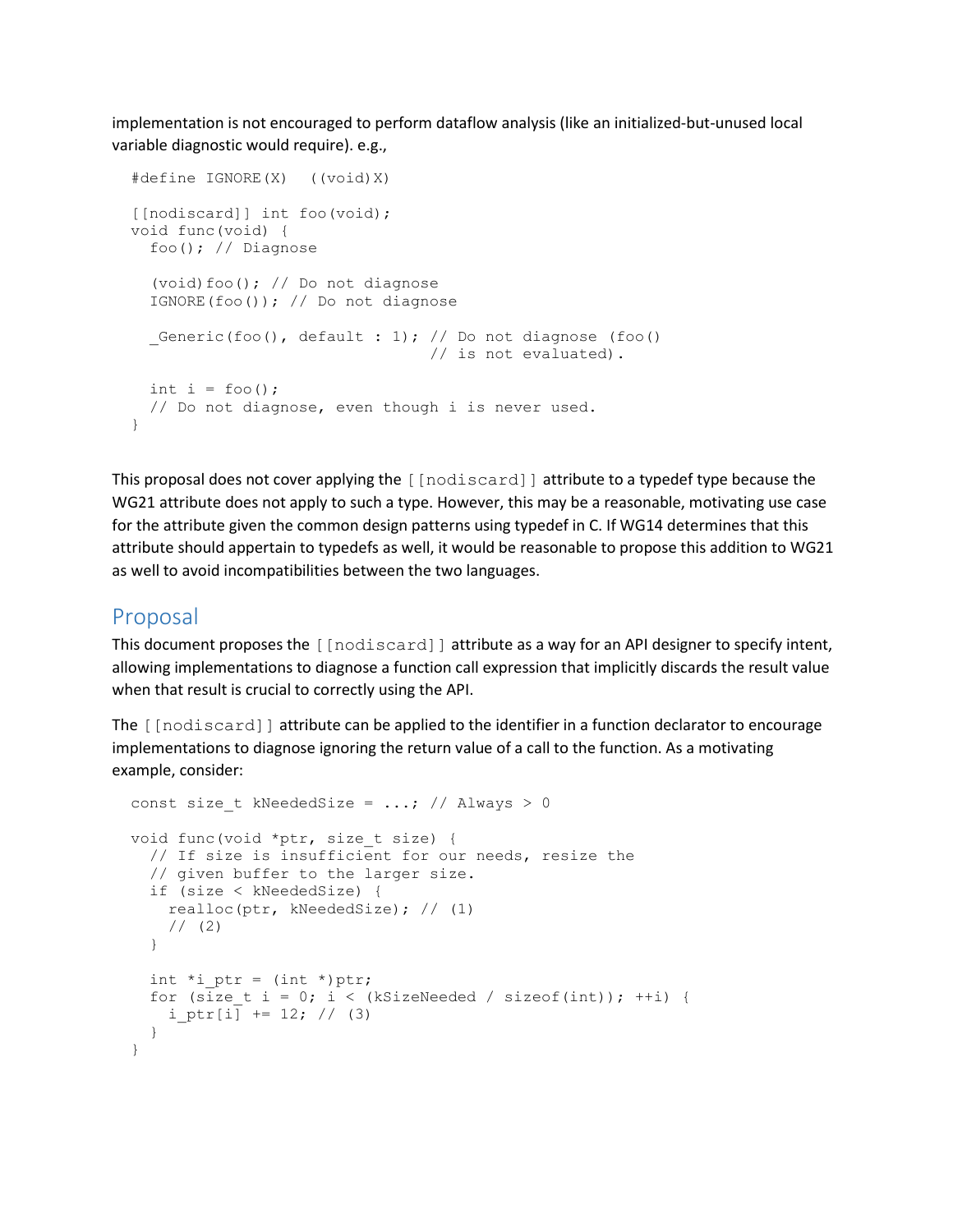The call to  $realloc()$  at (1) attempts to resize the given buffer pointed to by ptr. However, this code has two potential security-related failures:

If  $realloc()$  fails to resize the buffer, that information is lost at (2) and  $ptr$  retains its original size. This means that  $ptr$  points to a buffer of insufficient size and when (3) is executed, a buffer overrun occurs. If  $realloc()$  fails to resize the buffer in place, then the pointer pointed to by  $ptr$  has been freed and when (3) is executed, it writes to freed memory. Either situation can lead to an exploitable security vulnerability [CWE-131, CWE-416]. (Note that CWE-131 is a CWE Top 25 vulnerability.)

If realloc() were instead declared [[nodiscard]] void \*realloc(void \*, size t);, then implicitly discarding the return value at (1) can be diagnosed with an on-by-default warning, without inundating the user with false-positives elsewhere.

Additionally, the [[nodiscard]] attribute can be applied to the declaration of a struct, union, or enumeration type that, when used as the return type of a function, implies the function results should not be discarded. For instance, a code author may decide to annotate the declaration of a custom critical error information struct type with [[nodiscard]] rather than mark each individual function declaration returning critical error information. This eliminates the chance that a function returning such a type accidentally allows the results to be discarded by failing to write the attribute on a function declaration.

# Proposed Wording

This proposed wording currently uses placeholder terms of art and it references a new subclause from WG14 N2269, 6.7.11, Attributes that describes the referenced grammar terms. The [Note] in paragraph 2 of the semantics is intended to convey informative guidance rather than normative requirements.

Add new subclause:

## 6.7.11.4 Nodiscard attribute

## **Constraints**

1 The *attribute-token* nodiscard shall be applied to the *identifier* in a function declarator or to the definition of a structure, union, or enumeration type. It shall appear at most once in each *attribute-list* and no *attribute-argument-clause* shall be present.

## **Semantics**

2 A name or entity declared without the nodiscard attribute can later be redeclared with the attribute and vice versa. An entity is considered marked after the first declaration that marks it.

## Recommended Practice

3 A nodiscard call is a function call expression that calls a function previously declared nodiscard, or whose return type is a structure, union, or enumeration type marked nodiscard. Evaluation of a nodiscard call as a void expression (6.8.3) is discouraged unless explicitly cast to  $\text{void}.$  Implementations are encouraged to issue a diagnostic in such cases. This is typically because immediately discarding the return value of a nodiscard call has surprising consequences.

4 EXAMPLE